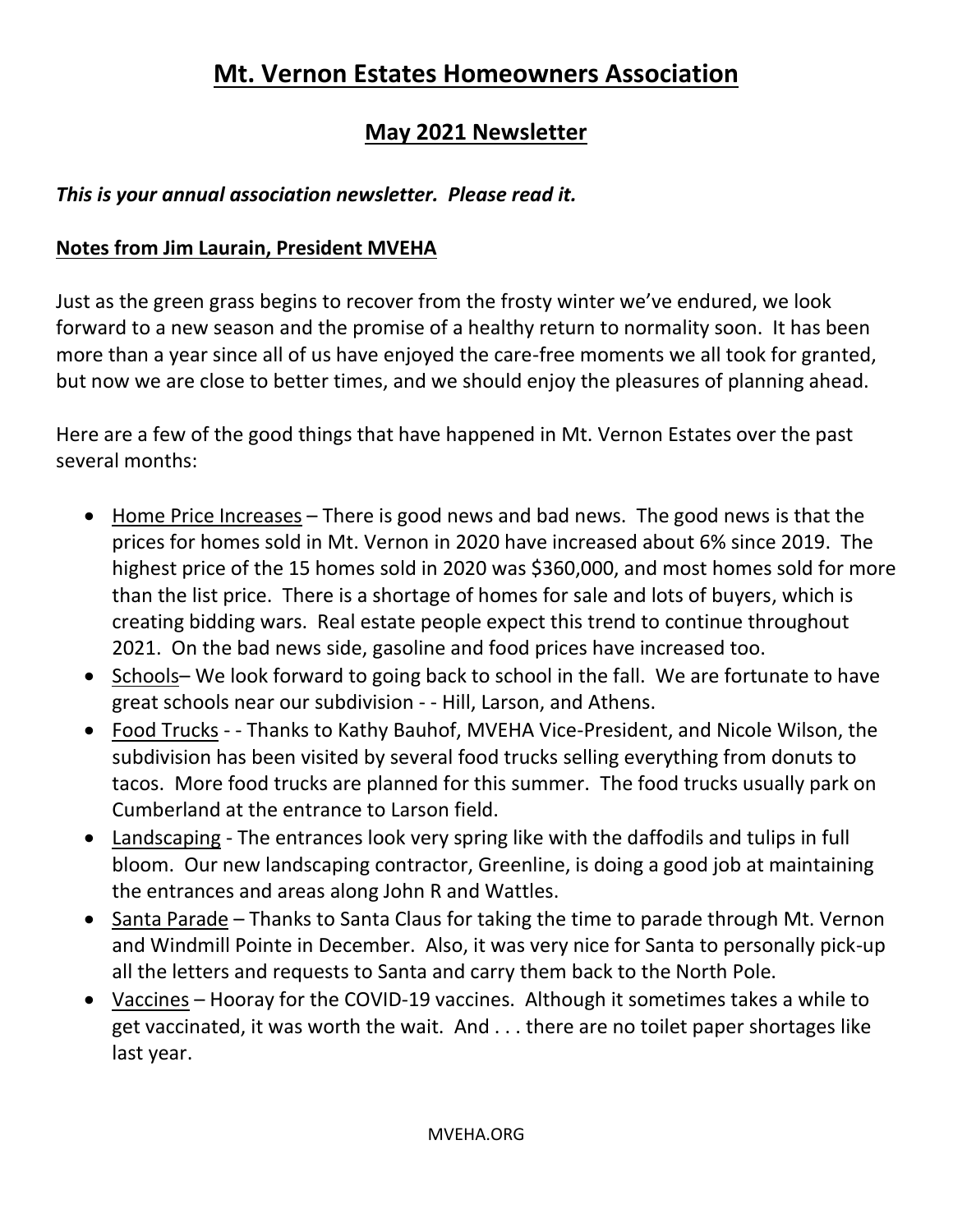# **2021 Dues Collection- Necessity to increase our dues to \$30**

One of the main purposes of this newsletter is to remind all homeowners to pay their **ANNUAL DUES**. We need **ALL** homeowners to pay their dues in order to cover the expenses for the subdivision. Last year only about 82% of homeowners paid their dues even after past due letters were sent. A dues payment slip and a return envelope are attached to this newsletter for your convenience in paying your dues.

Costs have increased in recent years, primarily for landscaping related services. The annual cost of landscaping is more than \$7,000; required insurance costs almost \$1,800. In addition, there are expenses for subdivision activities, printing, state registration, garage sale, etc. In our 2021 budget, forecasted expenses will EXCEED dues collections at an 82% collection rate. **Long story short, after serious thought and debate, we are raising our dues to \$30 per household.**

Even at \$30, your dues are still a bargain compared to every other sub in Troy. Remember, your subdivision board is 100% voluntary, and we welcome your support.

Note: Please know that we have not raised the dues in 16 years. Sixteen years ago was 2005. Please help us help you and pay your dues ASAP.

#### **2021 Subdivision Garage Sale**

The annual garage sale will be held on Saturday, September  $18<sup>th</sup>$ . We plan to continue the sale in September, and will post signs as a reminder in early September. Anecdotal evidence indicates that the 2020 sale was very successful; let's hope 2021 will be even better. We are still looking for a chairperson for the garage sale. It is an easy volunteer position. If you are interested, contact an officer.

#### **Mt. Vernon Facebook Page**

All residents of Mt. Vernon are invited to join our Facebook page. Simply find the page and ask to join. One of the administrators, Kathy Bauhof or Nicole Wilson, will let you in after verification that you live in Mt. Vernon. Our Facebook page is a great place to get subdivision news, events, items for sale or give away, city news and more. Your dues help pay for some subdivision events and the Facebook page keeps you informed so that you can enjoy these events. The Facebook page is kept private for our 420 residents to maintain safety and to prevent non-residents from making inappropriate comments or posts. Please feel free to invite your neighbors in the sub - - especially new residents - - to join.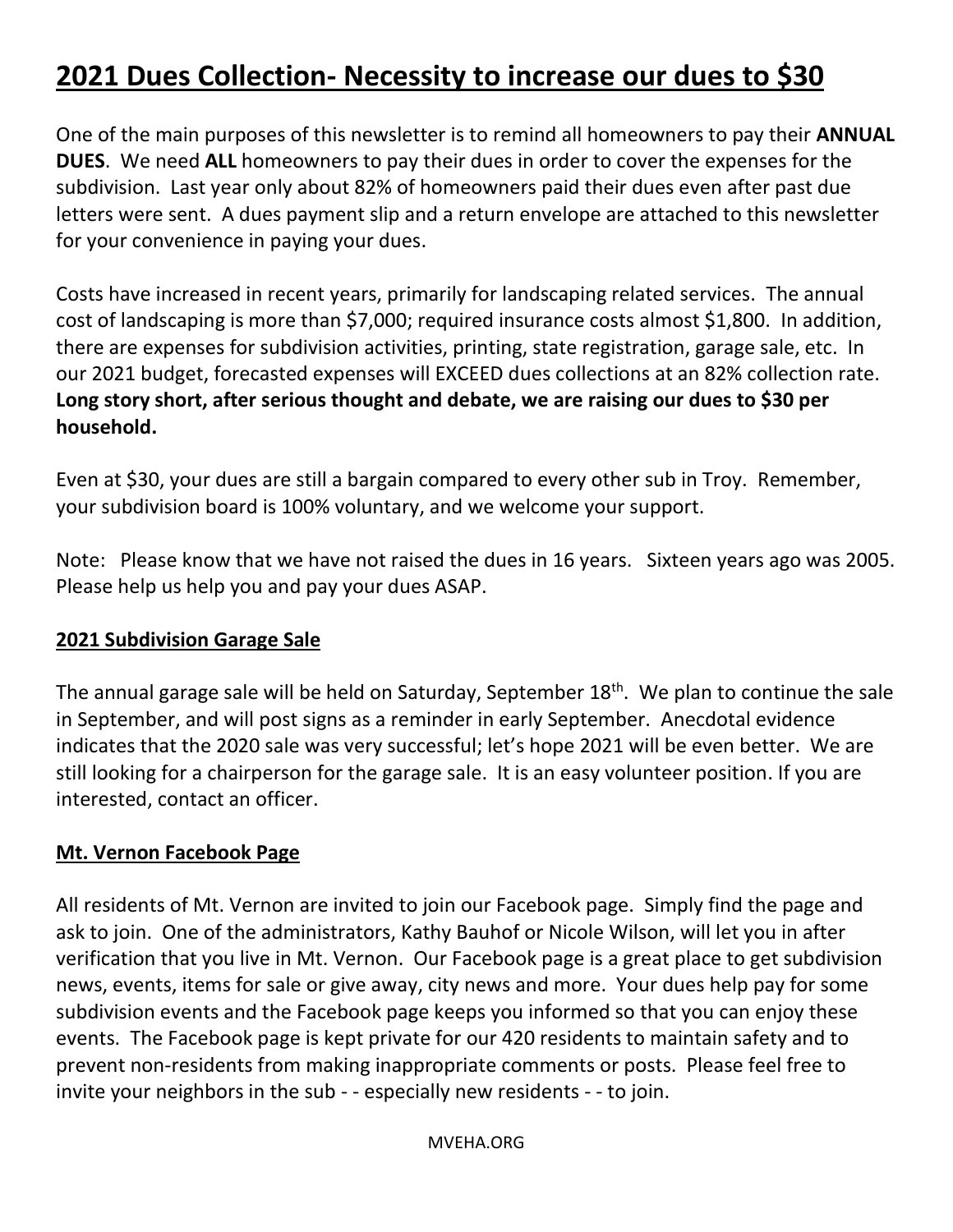# **Casual Bicyclists**

Last fall an informal group of bicyclists started impromptu bicycle rides in Troy and surrounding areas. The groups were as small as three riders and as large as a couple dozen. This is to let you know about this new group in case you are interested. Rides are listed on the internet on "Nextdoor Digest". Newcomers are welcome to lead a bike ride. It is a great way to explore Troy and the surrounding area.

### **Annual Reminders**

Dog Waste – Please remember to always pick up after your dogs on walks. It is not fair or respectful of your neighbors to leave your dog's "poop" in other yards. No one else should have to clean up after your pet. None of us want to step in it either. Also, please remind your children that it is their responsibility to pick it up

when they are walking the dog. It is all part of responsible pet ownership. Thank you.

Maintenance Along the Fence Line – Houses that back-up to the perimeter on Wattles and John R Roads are required by City of Troy ordinance to maintain the area between the fence and the City roads - - Wattles and John R. Your homeowners' association pays Greenline to mow the grass between the fence and the roads to ensure these areas are properly maintained. However, it is the homeowner's responsibility to maintain the bushes, vines, and trees along the fence - - including the fence. Several homeowners have neglected this responsibility; it has become an "eyesore" and, in some cases, blocks the sidewalk. Proper maintenance of your fence and the things growing there is important to your neighbors and for resale values.

Speed Limit – Remember the speed limit in the subdivision is 25 miles per hour.